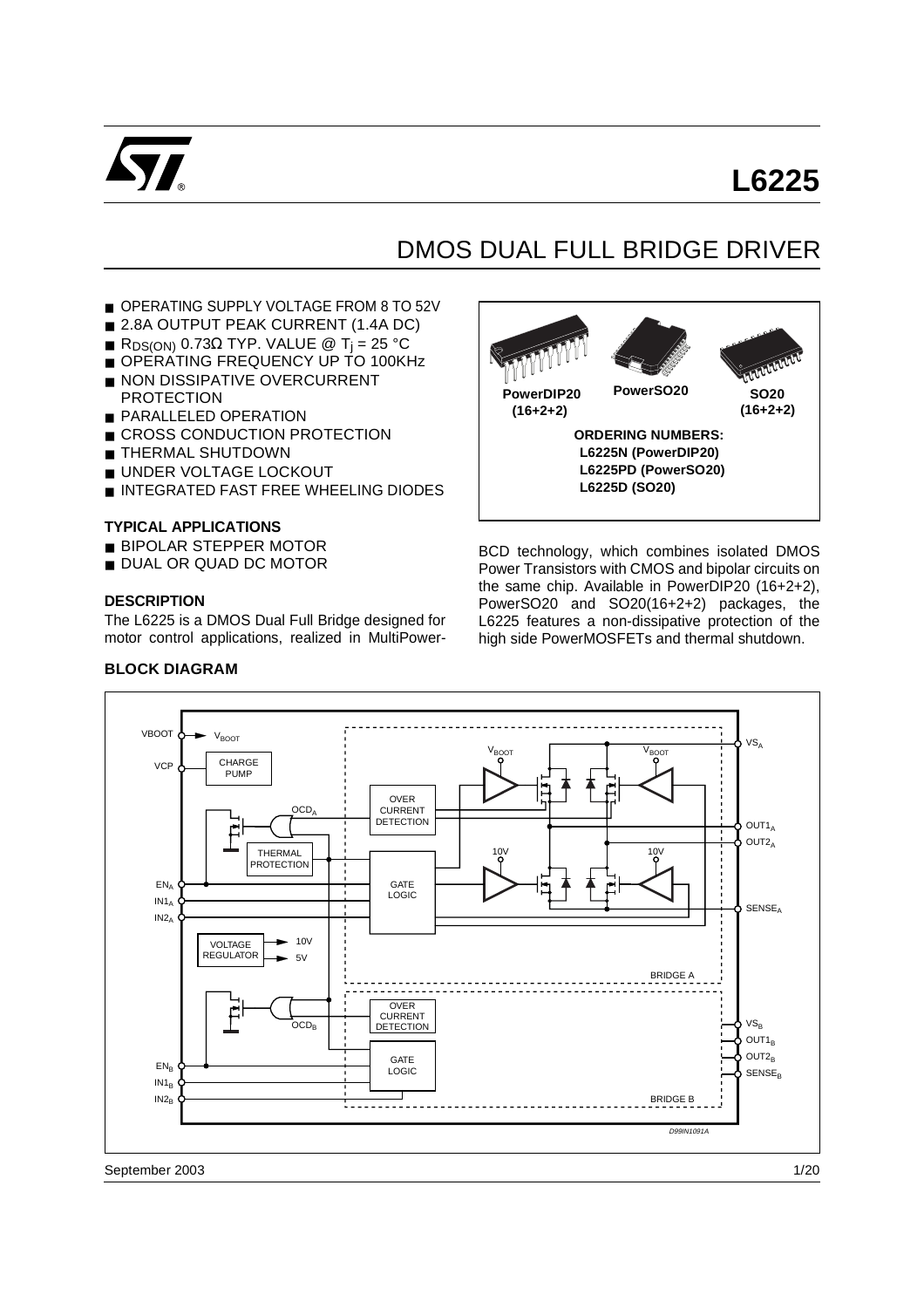#### **ABSOLUTE MAXIMUM RATINGS**

| Symbol                                 | <b>Parameter</b>                                                                                                                                                                    | <b>Test conditions</b>                                                                  | Value          | Unit        |
|----------------------------------------|-------------------------------------------------------------------------------------------------------------------------------------------------------------------------------------|-----------------------------------------------------------------------------------------|----------------|-------------|
| $V_{\rm S}$                            | Supply Voltage                                                                                                                                                                      | $V_{SA} = V_{SB} = V_S$                                                                 | 60             | $\vee$      |
| <b>V<sub>OD</sub></b>                  | Differential Voltage between<br>VSA, OUT1 <sub>A</sub> , OUT2 <sub>A</sub> , SENSE <sub>A</sub> and<br>VS <sub>B</sub> , OUT1 <sub>B</sub> , OUT2 <sub>B</sub> , SENSE <sub>B</sub> | $V_{SA} = V_{SB} = V_S = 60V$ ;<br>$V_{\text{SFNSFA}} = V_{\text{SFNSFR}} = \text{GND}$ | 60             | V           |
| <b>V</b> BOOT                          | Bootstrap Peak Voltage                                                                                                                                                              | $V_{SA} = V_{SB} = V_S$                                                                 | $V_S + 10$     | $\vee$      |
| $V_{IN}$ , $V_{FN}$                    | Input and Enable Voltage Range                                                                                                                                                      |                                                                                         | $-0.3$ to $+7$ | $\vee$      |
| VSENSEA.<br><b>VSENSEB</b>             | Voltage Range at pins SENSE <sub>A</sub><br>and SENSE <sub>B</sub>                                                                                                                  |                                                                                         | $-1$ to $+4$   | $\vee$      |
| $I_{S(peak)}$                          | Pulsed Supply Current (for each<br>$VS$ pin), internally limited by the<br>overcurrent protection                                                                                   | $V_{SA} = V_{SB} = V_{S}$ ;<br>$tp_{ULSE}$ < 1ms                                        | 3.55           | A           |
| Is                                     | RMS Supply Current (for each<br>$V_S$ pin)                                                                                                                                          | $V_{SA} = V_{SB} = V_S$                                                                 | 1.4            | A           |
| ${\sf T}_{\sf stg},\,{\sf T}_{\sf OP}$ | Storage and Operating<br>Temperature Range                                                                                                                                          |                                                                                         | $-40$ to 150   | $^{\circ}C$ |

## **RECOMMENDED OPERATING CONDITIONS**

| Symbol                      | <b>Parameter</b>                                                                                                                                                                                 | <b>Test Conditions</b>                         | <b>MIN</b> | <b>MAX</b> | Unit       |
|-----------------------------|--------------------------------------------------------------------------------------------------------------------------------------------------------------------------------------------------|------------------------------------------------|------------|------------|------------|
| Vs                          | Supply Voltage                                                                                                                                                                                   | $V_{SA} = V_{SB} = V_S$                        | 8          | 52         | $\vee$     |
| Vop                         | Differential Voltage Between<br>VS <sub>A</sub> , OUT1 <sub>A</sub> , OUT2 <sub>A</sub> , SENSE <sub>A</sub> and<br>VS <sub>B</sub> , OUT1 <sub>B</sub> , OUT2 <sub>B</sub> , SENSE <sub>B</sub> | $V_{SA} = V_{SB} = V_{S}$<br>VSENSEA = VSENSEB |            | 52         | V          |
| VSENSEA,<br><b>V</b> SENSEB | Voltage Range at pins SENSE <sub>A</sub><br>and SENSE <sub>R</sub>                                                                                                                               | (pulsed $t_W < t_{rr}$ )<br>(DC)               | -6<br>$-1$ | 6          | V<br>V     |
| <b>I</b> OUT                | <b>RMS Output Current</b>                                                                                                                                                                        |                                                |            | 1.4        | A          |
| $T_i$                       | Operating Junction Temperature                                                                                                                                                                   |                                                | -25        | $+125$     | °C         |
| f <sub>sw</sub>             | <b>Switching Frequency</b>                                                                                                                                                                       |                                                |            | 100        | <b>KHz</b> |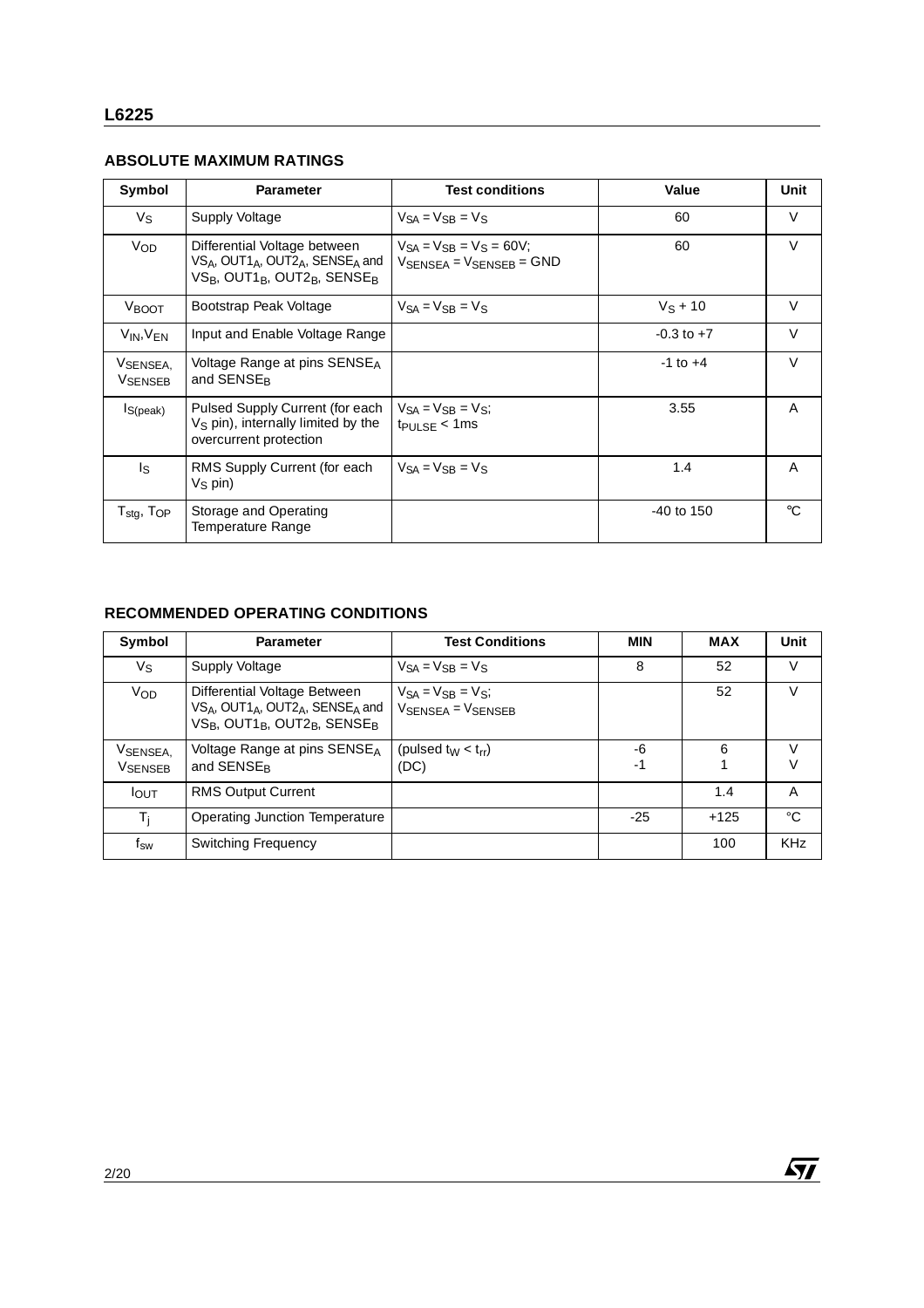#### **THERMAL DATA**

| Symbol          | <b>Description</b>                                       | PowerDIP20 | <b>SO20</b> | PowerSO <sub>20</sub> | Unit               |
|-----------------|----------------------------------------------------------|------------|-------------|-----------------------|--------------------|
| $R_{th-j-pins}$ | Maximum Thermal Resistance Junction-Pins                 | 13         | 15          |                       | $\rm ^{\circ}$ C/W |
| $R_{th-i-case}$ | Maximum Thermal Resistance Junction-Case                 |            |             | 2                     | $\rm ^{\circ}$ C/W |
| $R_{th-j-amb1}$ | Maximum Thermal Resistance Junction-Ambient <sup>1</sup> | 41         | 52          |                       | $\rm ^{\circ}$ C/W |
| $R_{th-j-amb1}$ | Maximum Thermal Resistance Junction-Ambient <sup>2</sup> |            |             | 36                    | $\degree$ C/W      |
| $R_{th-j-amb1}$ | Maximum Thermal Resistance Junction-Ambient <sup>3</sup> |            |             | 16                    | $\rm ^{\circ}$ C/W |
| $R_{th-j-amb2}$ | Maximum Thermal Resistance Junction-Ambient <sup>4</sup> | 57         | 78          | 63                    | $\rm ^{\circ}$ C/W |

(1) Mounted on a multi-layer FR4 PCB with a dissipating copper surface on the bottom side of 6cm<sup>2</sup> (with a thickness of 35µm).<br>(2) Mounted on a multi-layer FR4 PCB with a dissipating copper surface on the top side of 6cm

(2) Mounted on a multi-layer FR4 PCB with a dissipating copper surface on the top side of 6cm<sup>2</sup> (with a thickness of 35µm).

(3) Mounted on a multi-layer FR4 PCB with a dissipating copper surface on the top side of 6cm<sup>2</sup> (with a thickness of 35µm), 16 via holes and a ground layer.

(4) Mounted on a multi-layer FR4 PCB without any heat sinking surface on the board.

#### **PIN CONNECTIONS (Top View)**



(5) The slug is internally connected to pins 1,10,11 and 20 (GND pins).

*ST*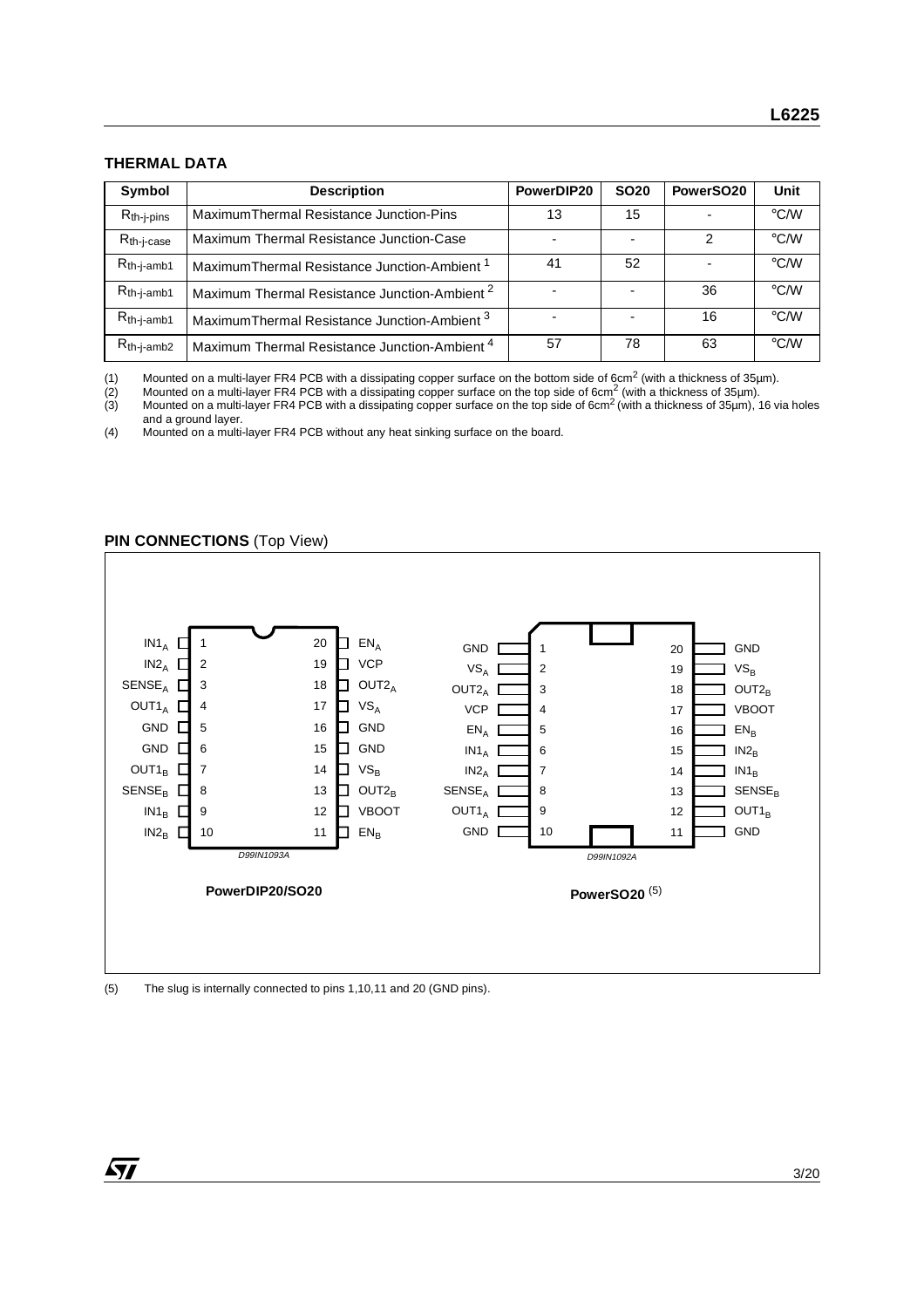#### **L6225**

## **PIN DESCRIPTION**

|                                  | <b>PACKAGE</b>   |                          |                            |                                                                                                                                                                                                                                                                                                   |
|----------------------------------|------------------|--------------------------|----------------------------|---------------------------------------------------------------------------------------------------------------------------------------------------------------------------------------------------------------------------------------------------------------------------------------------------|
| SO <sub>20</sub> /<br>PowerDIP20 | PowerSO20        | <b>Name</b>              | <b>Type</b>                | <b>Function</b>                                                                                                                                                                                                                                                                                   |
| PIN#                             | PIN#             |                          |                            |                                                                                                                                                                                                                                                                                                   |
| 1                                | 6                | IN1A                     | Logic Input                | Bridge A Logic Input 1.                                                                                                                                                                                                                                                                           |
| $\overline{2}$                   | $\overline{7}$   | IN2 <sub>A</sub>         | Logic Input                | Bridge A Logic Input 2.                                                                                                                                                                                                                                                                           |
| 3                                | 8                | <b>SENSEA</b>            | Power Supply               | Bridge A Source Pin. This pin must be connected to Power<br>Ground directly or through a sensing power resistor.                                                                                                                                                                                  |
| $\overline{\mathbf{4}}$          | 9                | OUT <sub>1</sub> A       | Power Output               | Bridge A Output 1.                                                                                                                                                                                                                                                                                |
| 5, 6, 15, 16                     | 1, 10, 11,<br>20 | <b>GND</b>               | <b>GND</b>                 | Signal Ground terminals. In PowerDIP and SO packages,<br>these pins are also used for heat dissipation toward the<br>PCB.                                                                                                                                                                         |
| $\overline{7}$                   | 12               | OUT <sub>1B</sub>        | Power Output               | Bridge B Output 1.                                                                                                                                                                                                                                                                                |
| 8                                | 13               | <b>SENSE<sub>B</sub></b> | Power Supply               | Bridge B Source Pin. This pin must be connected to Power<br>Ground directly or through a sensing power resistor.                                                                                                                                                                                  |
| 9                                | 14               | IN1 <sub>B</sub>         | Logic Input                | Bridge B Logic Input 1.                                                                                                                                                                                                                                                                           |
| 10                               | 15               | IN2 <sub>B</sub>         | Logic Input                | Bridge B Logic Input 2.                                                                                                                                                                                                                                                                           |
| 11                               | 16               | $EN_B$                   | Logic Input (6)            | Bridge B Enable. LOW logic level switches OFF all Power<br>MOSFETs of Bridge B. This pin is also connected to the<br>collector of the Overcurrent and Thermal Protection<br>transistor to implement over current protection.<br>If not used, it has to be connected to +5V through a<br>resistor. |
| 12                               | 17               | <b>VBOOT</b>             | Supply<br>Voltage          | Bootstrap Voltage needed for driving the upper<br>PowerMOSFETs of both Bridge A and Bridge B.                                                                                                                                                                                                     |
| 13                               | 18               | OUT <sub>2B</sub>        | Power Output               | Bridge B Output 2.                                                                                                                                                                                                                                                                                |
| 14                               | 19               | $VS_B$                   | Power Supply               | Bridge B Power Supply Voltage. It must be connected to<br>the supply voltage together with pin VSA.                                                                                                                                                                                               |
| 17                               | $\overline{2}$   | <b>VSA</b>               | Power Supply               | Bridge A Power Supply Voltage. It must be connected to<br>the supply voltage together with pin VSB.                                                                                                                                                                                               |
| 18                               | 3                | OUT <sub>2</sub> A       | Power Output               | Bridge A Output 2.                                                                                                                                                                                                                                                                                |
| 19                               | 4                | <b>VCP</b>               | Output                     | Charge Pump Oscillator Output.                                                                                                                                                                                                                                                                    |
| 20                               | 5                | $EN_A$                   | Logic Input <sup>(6)</sup> | Bridge A Enable. LOW logic level switches OFF all Power<br>MOSFETs of Bridge A. This pin is also connected to the<br>collector of the Overcurrent and Thermal Protection<br>transistor to implement over current protection.<br>If not used, it has to be connected to +5V through a<br>resistor. |

(6) Also connected at the output drain of the Overcurrent and Thermal protection MOSFET. Therefore, it has to be driven putting in series a resistor with a value in the range of 2.2kΩ - 180KΩ, recommended 100kΩ

 $\sqrt{27}$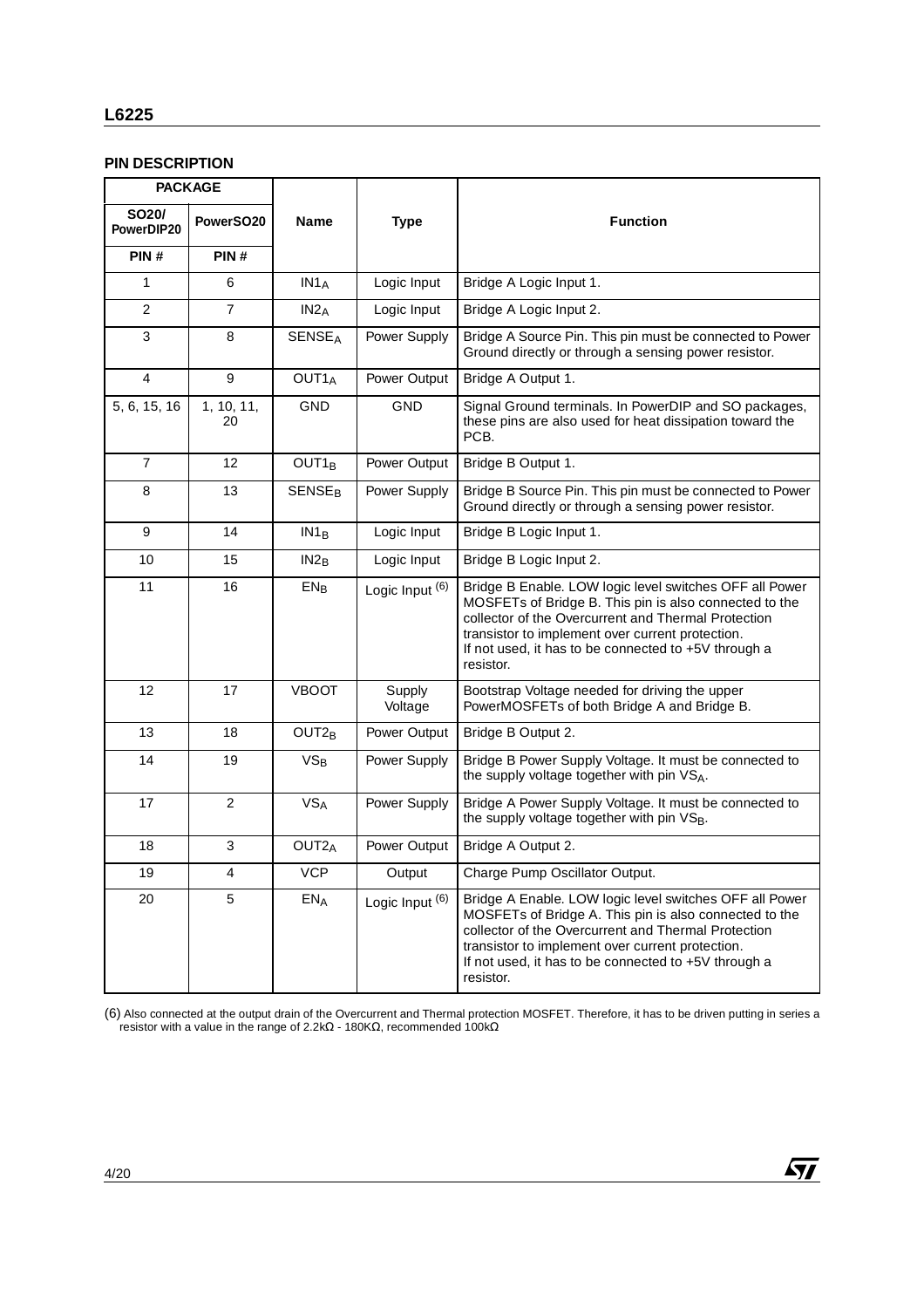#### **ELECTRICAL CHARACTERISTICS**

 $(T_{amb} = 25 \text{ °C}, V_s = 48V,$  unless otherwise specified)

| Symbol                      | <b>Parameter</b>                    | <b>Test Conditions</b>                                           | Min | Typ | Max | Unit |
|-----------------------------|-------------------------------------|------------------------------------------------------------------|-----|-----|-----|------|
| $V_{\text{Sth}(\text{ON})}$ | Turn-on Threshold                   |                                                                  | 5.8 | 6.3 | 6.8 |      |
| V <sub>Sth</sub> (OFF)      | Turn-off Threshold                  |                                                                  | 5   | 5.5 | 6   |      |
| Is                          | Quiescent Supply Current            | All Bridges OFF;<br>$T_i = -25^{\circ}C$ to 125°C <sup>(7)</sup> |     | 5   | 10  | mA   |
| $T_{j(OFF)}$                | <b>Thermal Shutdown Temperature</b> |                                                                  |     | 165 |     | °C   |

#### **Output DMOS Transistors**

| R <sub>DS(ON)</sub> | High-Side + Low-Side Switch ON $ T_i = 25$ °C<br>Resistance |                          |        | 1.47 | 1.69 | Ω  |
|---------------------|-------------------------------------------------------------|--------------------------|--------|------|------|----|
|                     |                                                             | $T_1 = 125$ °C $^{(7)}$  |        | 2.35 | 2.70 | Ω  |
| <b>I</b> DSS        | Leakage Current                                             | $EN = Low$ ; OUT = $V_S$ |        |      | 2    | mA |
|                     |                                                             | $EN = Low$ ; $OUT = GND$ | $-0.3$ |      |      | mA |

#### **Source Drain Diodes**

| Vsp | Forward ON Voltage           | $I_{SD}$ = 1.4A, EN = LOW | 1.15 | 1.3 |    |
|-----|------------------------------|---------------------------|------|-----|----|
| trr | <b>Reverse Recovery Time</b> | $I_f = 1.4A$              | 300  |     | ns |
| tfr | <b>Forward Recovery Time</b> |                           | 200  |     | ns |

#### **Logic Input**

| $V_{IL}$        | Low level logic input voltage  |                                | $-0.3$ |     | 0.8 | V      |
|-----------------|--------------------------------|--------------------------------|--------|-----|-----|--------|
| V <sub>IH</sub> | High level logic input voltage |                                | 2      |     | 7   | v      |
| ŀμ              | Low Level Logic Input Current  | <b>GND Logic Input Voltage</b> | $-10$  |     |     | μA     |
| ŀщ              | High Level Logic Input Current | 7V Logic Input Voltage         |        |     | 10  | μA     |
| $V_{th(ON)}$    | Turn-on Input Threshold        |                                |        | 1.8 | 2.0 | V      |
| $V_{th(OFF)}$   | Turn-off Input Threshold       |                                | 0.8    | 1.3 |     | $\vee$ |
| $V_{th(HYS)}$   | Input Threshold Hysteresis     |                                | 0.25   | 0.5 |     | V      |

**Switching Characteristics**

| $t_{D(on)EN}$           | Enable to out turn ON delay time (8)  | I <sub>LOAD</sub> = 1.4A, Resistive Load                         | 500 |     | 800  | ns |
|-------------------------|---------------------------------------|------------------------------------------------------------------|-----|-----|------|----|
| $t_{D(0n)IN}$           | Input to out turn ON delay time       | I <sub>LOAD</sub> = 1.4A, Resistive Load<br>(dead time included) |     | 1.9 |      | μs |
| <i>t<sub>RISE</sub></i> | Output rise time <sup>(8)</sup>       | $I_{\text{LOAD}}$ =1.4A, Resistive Load                          | 40  |     | 250  | ns |
| $t_{D(off)EN}$          | Enable to out turn OFF delay time (8) | I <sub>LOAD</sub> = 1.4A, Resistive Load                         | 500 | 800 | 1000 | ns |
| $t_{D(off)IN}$          | Input to out turn OFF delay time      | $I_{\text{LOAD}}$ =1.4A, Resistive Load                          | 500 | 800 | 1000 | ns |
| <b>t</b> FALL           | Output Fall Time (8)                  | $I_{\text{LOAD}}$ =1.4A, Resistive Load                          | 40  |     | 250  | ns |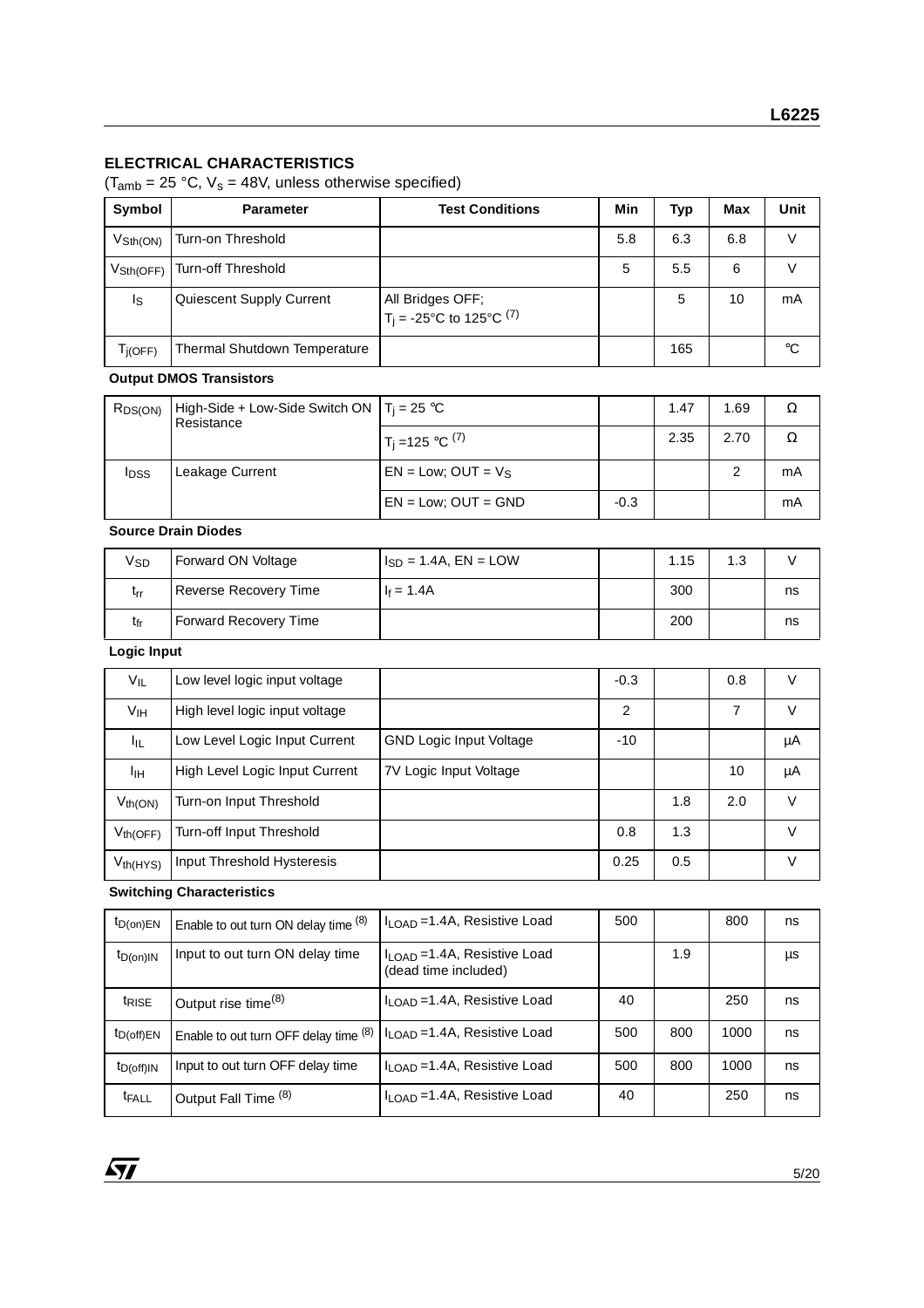## **ELECTRICAL CHARACTERISTICS** (continued)

 $(T<sub>amb</sub> = 25 °C, V<sub>s</sub> = 48V, unless otherwise specified)$ 

| Symbol          | <b>Parameter</b>      | <b>Test Conditions</b>                                         | Min | <b>Typ</b> | Max | Unit |
|-----------------|-----------------------|----------------------------------------------------------------|-----|------------|-----|------|
| t <sub>dt</sub> | Dead Time Protection  |                                                                | 0.5 |            |     | μs   |
| fcP             | Charge pump frequency | $-25^{\circ}$ C <t<sub>i &lt;125<math>^{\circ}</math>C</t<sub> |     | 0.6        |     | MHz  |

**Over Current Protection**

| <b>ISOVER</b>           | Input Supply Overcurrent<br><b>Protection Threshold</b> | $T_i = -25^{\circ}C$ to 125°C <sup>(7)</sup> | 2.8 | 3.55 | Α  |
|-------------------------|---------------------------------------------------------|----------------------------------------------|-----|------|----|
| ROPDR                   | Open Drain ON Resistance                                | $= 4mA$                                      | 40  | 60   |    |
| $to$ CD(ON)             | OCD Turn-on Delay Time (9)                              | l = 4mA; C <sub>EN</sub> < 100pF             | 200 |      | ns |
| $\overline{t}$ OCD(OFF) | OCD Turn-off Delay Time (9)                             | $=$ 4mA; $C_{FN}$ < 100pF                    | 100 |      | ns |

(7) Tested at  $25^{\circ}$ C in a restricted range and guaranteed by characterization.<br>
(8) See Fig. 1.<br>
(9) See Fig. 2.

(8) See Fig. 1.

(9) See Fig. 2.

# **Figure 1. Switching Characteristic Definition**



 $\sqrt{27}$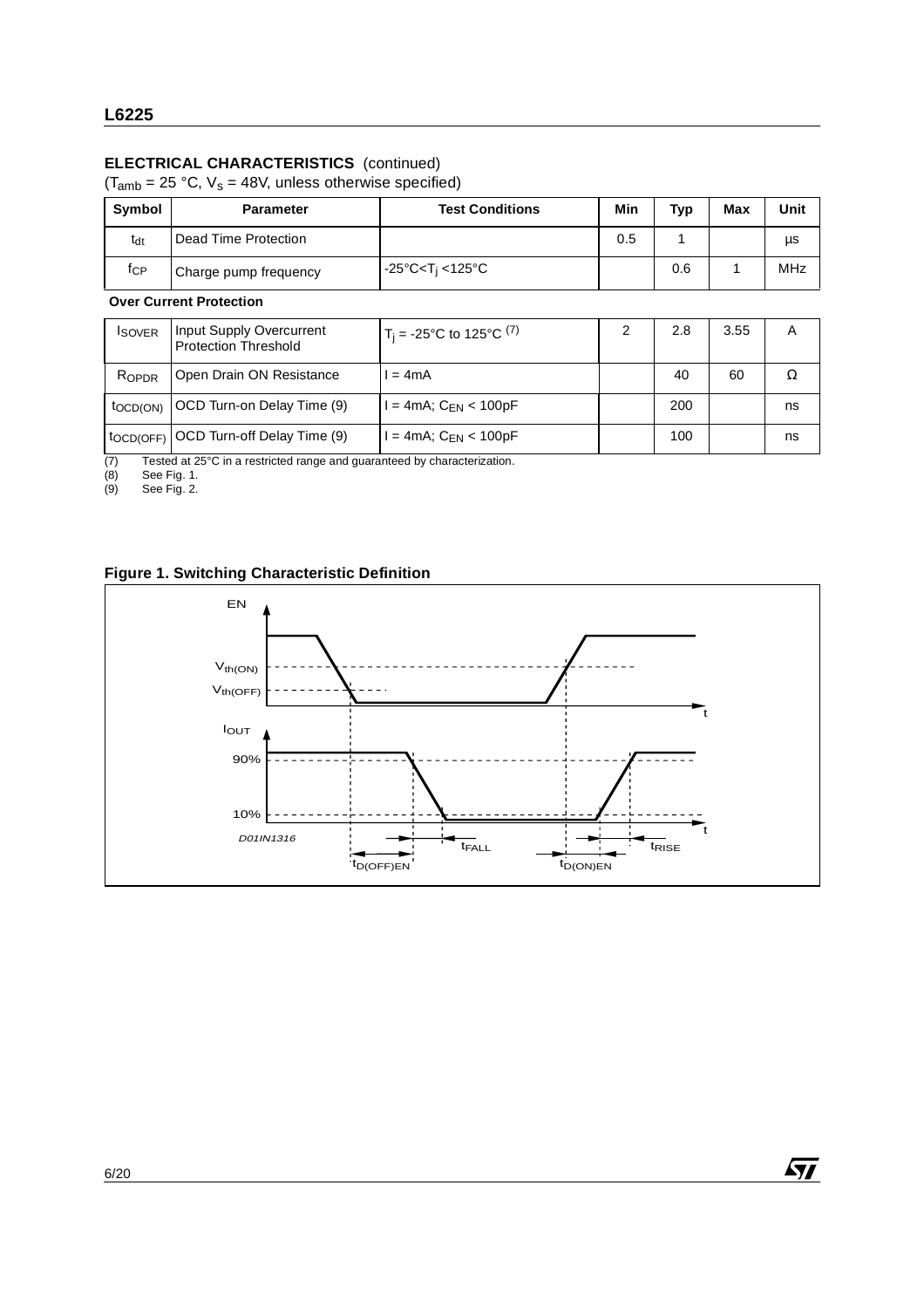**Figure 2. Overcurrent Detection Timing Definition**

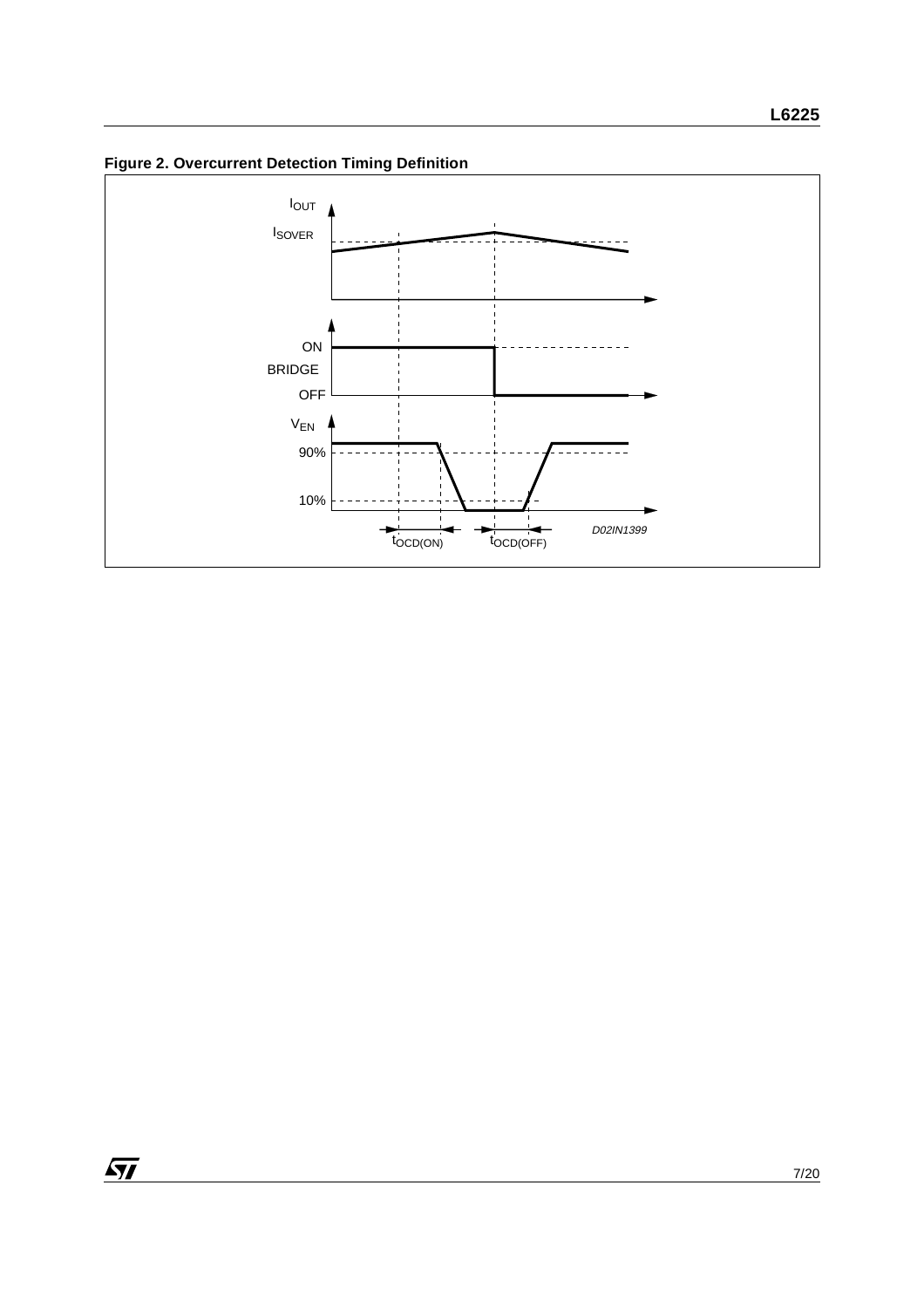#### **CIRCUIT DESCRIPTION POWER STAGES and CHARGE PUMP**

The L6225 integrates two independent Power MOS Full Bridges. Each Power MOS has an Rdson=0.73ohm (typical value @25°C), with intrinsic fast freewheeling diode. Cross conduction protection is achieved using a dead time (td =  $1\mu s$  typical) between the switch off and switch on of two Power MOS in one leg of a bridge.

Using N Channel Power MOS for the upper transistors in the bridge requires a gate drive voltage above the power supply voltage. The Bootstrapped (Vboot) supply is obtained through an internal Oscillator and few external components to realize a charge pump circuit as shown in Figure 3. The oscillator output (VCP) is a square wave at 600kHz (typical) with 10V amplitude. Recommended values/part numbers for the charge pump circuit are shown in Table1.

**Table 1. Charge Pump External Components Values**

| $C_{\text{BOOT}}$ | 220 <sub>n</sub> F |
|-------------------|--------------------|
| $C_{P}$           | 10 <sub>n</sub> F  |
| $R_{P}$           | 100 $\Omega$       |
| D <sub>1</sub>    | 1N4148             |
| D <sub>2</sub>    | 1N4148             |

#### **Figure 3. Charge Pump Circuit**



#### **LOGIC INPUTS**

Pins  $IN1_A$ ,  $IN2_A$ ,  $IN1_B$  and  $IN2_B$  are TTL/CMOS and µC compatible logic inputs. The internal structure is shown in Fig. 4. Typical value for turn-on and turn-off thresholds are respectively Vthon=1.8V and Vthoff=1.3V.

Pins ENA and ENB have identical input structure with the exception that the drains of the Overcurrent and thermal protection MOSFETs (one for the Bridge A and one for the Bridge B) are also connected to these pins. Due to these connections some care needs to be taken in driving these pins. The  $EN_A$  and  $EN_B$  inputs may be driven in one of two configurations as shown in figures 5 or 6. If driven by an open drain (collector) structure, a pull-up resistor  $R_{EN}$  and a capacitor  $C_{FN}$  are connected as shown in Fig. 5. If the driver is a standard Push-Pull structure the resistor  $R_{FN}$  and the capacitor  $C_{FN}$  are connected as shown in Fig. 6. The resistor  $R_{EN}$  should be chosen in the range from 2.2kΩ to 180KΩ. Recommended values for R<sub>EN</sub> and C<sub>EN</sub> are respectively 100K $\Omega$  and 5.6nF. More information on selecting the values is found in the Overcurrent Protection section.

#### **Figure 4. Logic Inputs Internal Structure**











#### **TRUTH TABLE**

| <b>INPUTS</b> |                 |                 | <b>OUTPUTS</b>   |                  |  |
|---------------|-----------------|-----------------|------------------|------------------|--|
| EN            | IN <sub>1</sub> | IN <sub>2</sub> | OUT <sub>1</sub> | OUT <sub>2</sub> |  |
|               | Χ               | Χ               | High Z           | High Z           |  |
|               |                 |                 | <b>GND</b>       | <b>GND</b>       |  |
|               | Н               |                 | Vs               | <b>GND</b>       |  |
| н             |                 | н               | <b>GND</b>       | Vs               |  |
|               | н               |                 | Vs               | Vs               |  |

57

 $X = Don't care$ 

High  $Z =$  High Impedance Output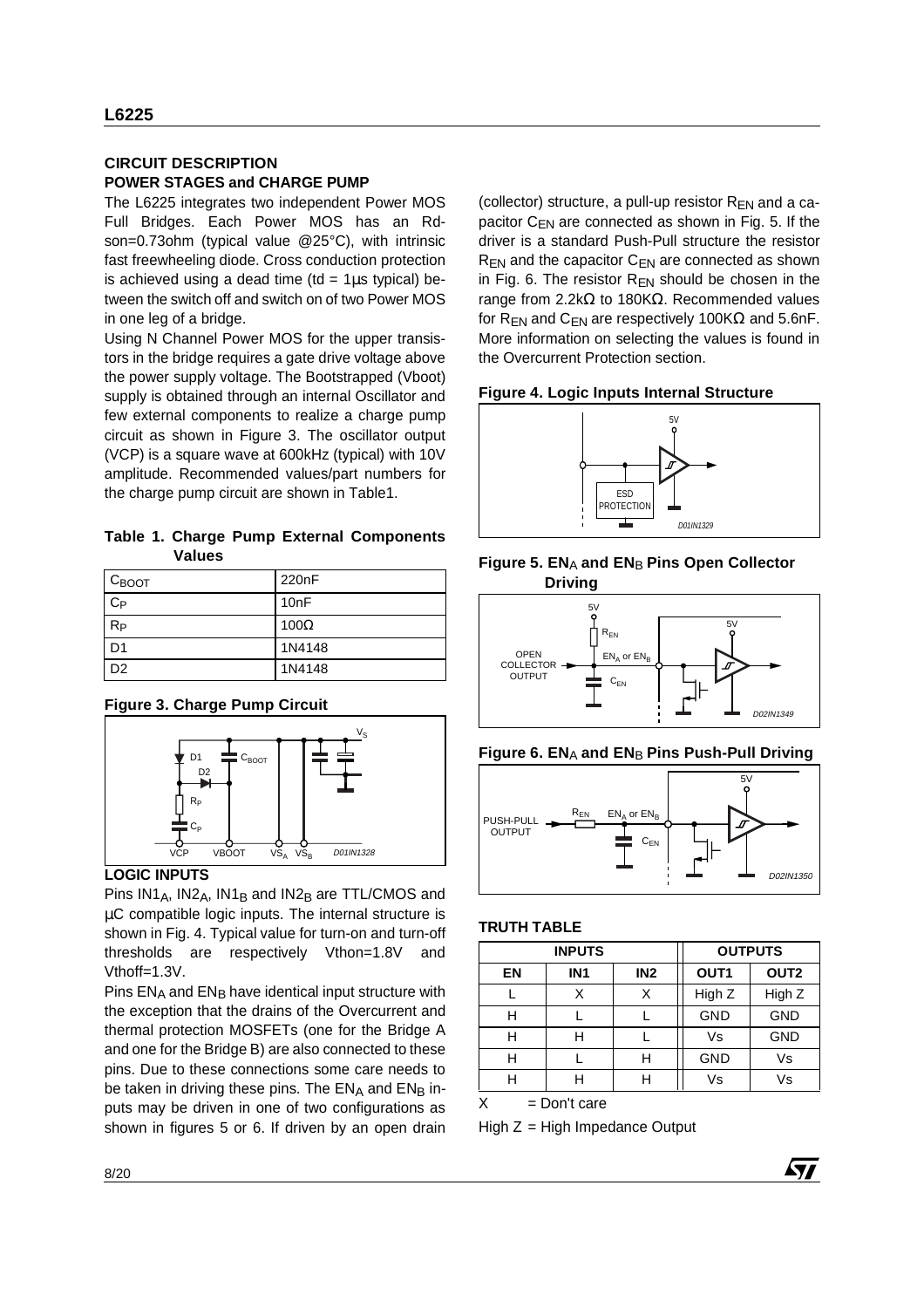#### **NON-DISSIPATIVE OVERCURRENT PROTECTION**

The L6225 integrates an Overcurrent Detection Circuit (OCD). This circuit provides protection against a short circuit to ground or between two phases of the bridge. With this internal over current detection, the external current sense resistor normally used and its associated power dissipation are eliminated. Figure 7 shows a simplified schematic of the overcurrent detection circuit.

To implement the over current detection, a sensing element that delivers a small but precise fraction of the output current is implemented with each high side power MOS. Since this current is a small fraction of the output current there is very little additional power dissipation. This current is compared with an internal reference current IREF. When the output current in one bridge reaches the detection threshold (typically 2.8A) the relative OCD comparator signals a fault condition. When a fault condition is detected, the EN pin is pulled below the turn off threshold (1.3V typical) by an internal open drain MOS with a pull down capability of 4mA. By using an external R-C on the EN pin, the off time before recovering normal operation can be easily programmed by means of the accurate thresholds of the logic inputs.



#### **Figure 7. Overcurrent Protection Simplified Schematic**

Figure 8 shows the Overcurrent Detection operation. The Disable Time t<sub>DISABLE</sub> before recovering normal operation can be easily programmed by means of the accurate thresholds of the logic inputs. It is affected whether by  $C_{EN}$  and  $R_{EN}$  values and its magnitude is reported in Figure 9. The Delay Time t<sub>DELAY</sub> before turning off the bridge when an overcurrent has been detected depends only by  $C_{FN}$  value. Its magnitude is reported in Figure 10.

 $C_{FN}$  is also used for providing immunity to pin EN against fast transient noises. Therefore the value of  $C_{FN}$ should be chosen as big as possible according to the maximum tolerable Delay Time and the  $R_{FN}$  value should be chosen according to the desired Disable Time.

The resistor R<sub>EN</sub> should be chosen in the range from 2.2K $\Omega$  to 180K $\Omega$ . Recommended values for R<sub>EN</sub> and C<sub>EN</sub> are respectively 100KΩ and 5.6nF that allow obtaining 200µs Disable Time.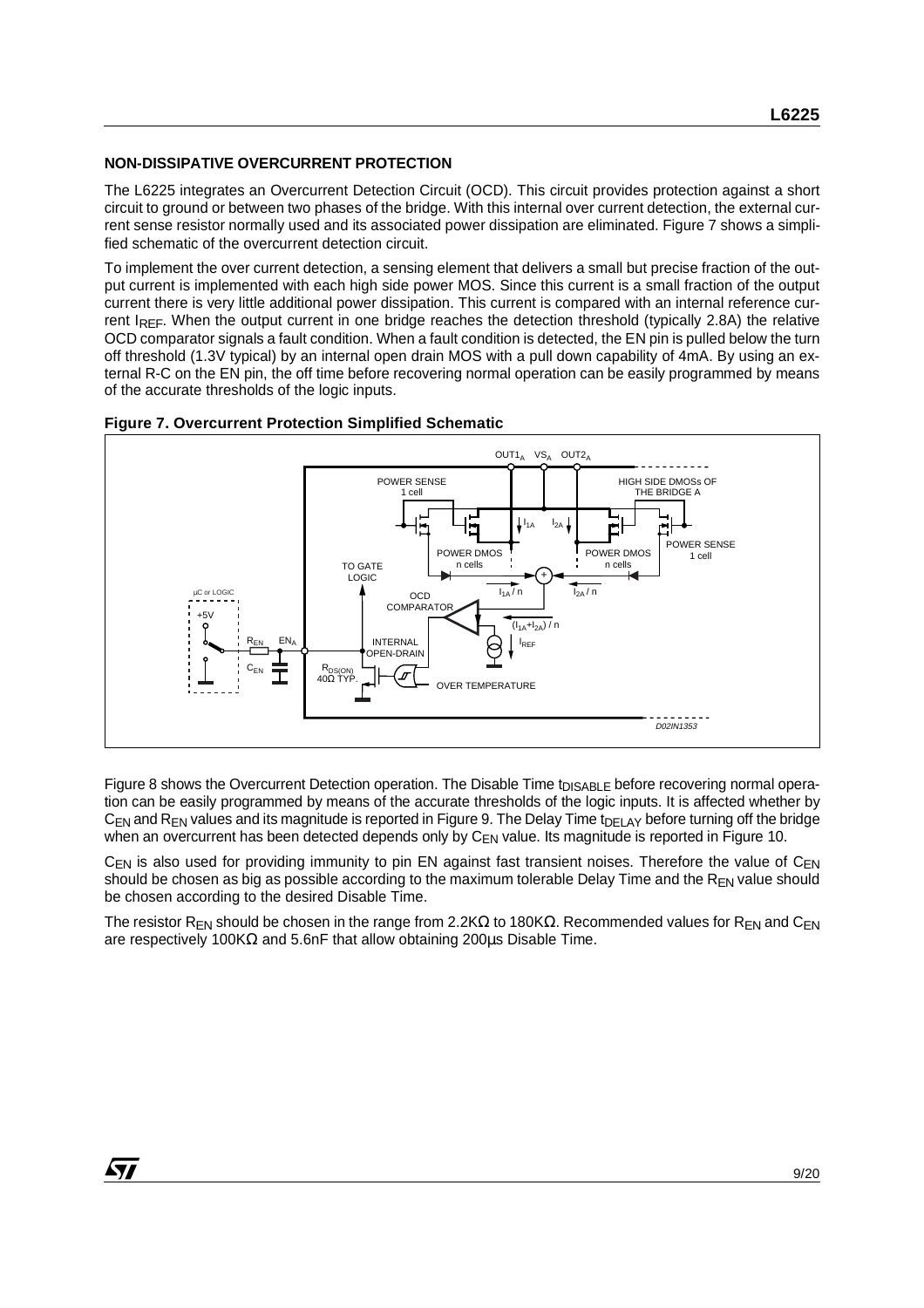



 $\sqrt{M}$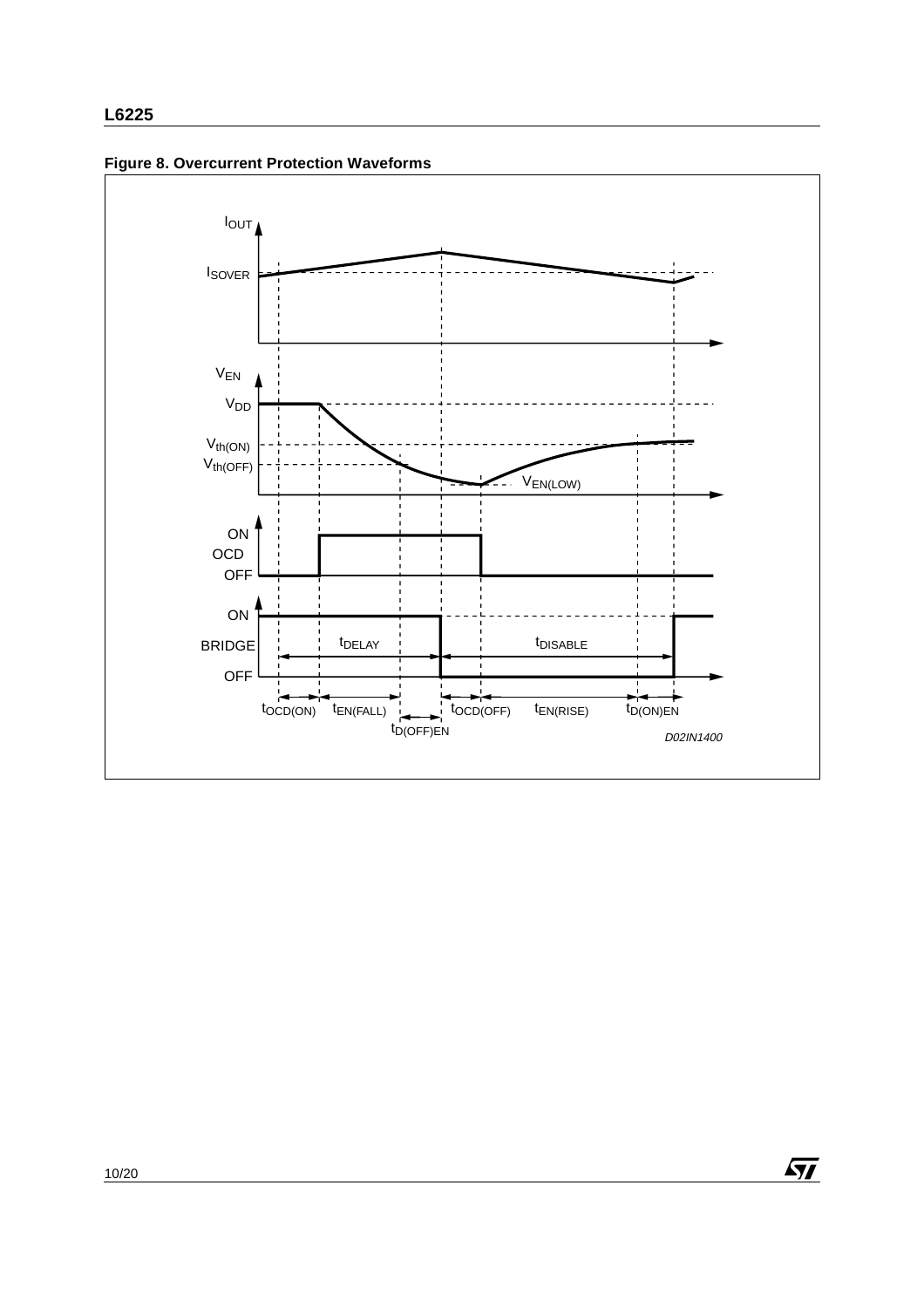

Figure 9. t<sub>DISABLE</sub> versus  $C_{EN}$  and  $R_{EN}$  (V<sub>DD</sub> = 5V).

Figure 10. t<sub>DELAY</sub> versus C<sub>EN</sub> (V<sub>DD</sub> = 5V).



# **THERMAL PROTECTION**

In addition to the Ovecurrent Protection, the L6225 integrates a Thermal Protection for preventing the device destruction in case of junction over temperature. It works sensing the die temperature by means of a sensible element integrated in the die. The device switch-off when the junction temperature reaches 165°C (typ. value) with 15°C hysteresis (typ. value).

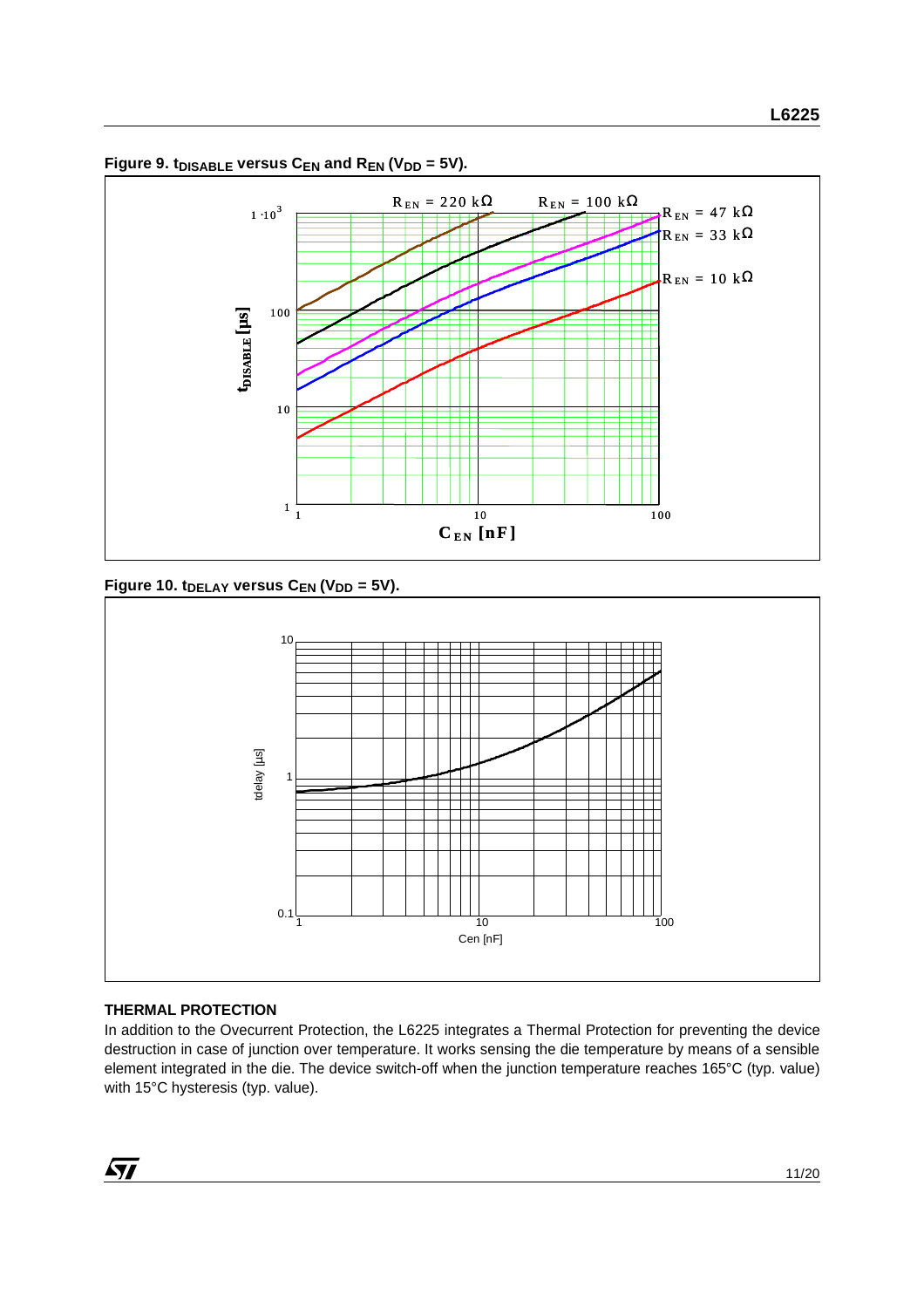#### **APPLICATION INFORMATION**

A typical application using L6225 is shown in Fig. 11. Typical component values for the application are shown in Table 2. A high quality ceramic capacitor in the range of 100 to 200 nF should be placed between the power pins (VS<sub>A</sub> and VS<sub>B</sub>) and ground near the L6225 to improve the high frequency filtering on the power supply and reduce high frequency transients generated by the switching. The capacitors connected from the ENA and ENB inputs to ground set the shut down time for the Brgidge A and Bridge B respectively when an over current is detected (see Overcurrent Protection). The two current sources (SENSE<sub>A</sub> and SENSE<sub>B</sub>) should be connected to Power Ground with a trace length as short as possible in the layout. To increase noise immunity, unused logic pins (except EN<sub>A</sub> and EN<sub>B</sub>) are best connected to 5V (High Logic Level) or GND (Low Logic Level) (see pin description). It is recommended to keep Power Ground and Signal Ground separated on PCB.

| <b>Table 2. Component Values for Typical Application</b> |  |
|----------------------------------------------------------|--|
|----------------------------------------------------------|--|

| C <sub>1</sub>    | 100uF              | D <sub>1</sub>   | 1N4148       |
|-------------------|--------------------|------------------|--------------|
| C <sub>2</sub>    | 100 <sub>n</sub> F | $D_2$            | 1N4148       |
| $C_{\text{BOOT}}$ | 220 <sub>n</sub> F | R <sub>ENA</sub> | $100K\Omega$ |
| $C_{P}$           | 10nF               | R <sub>ENB</sub> | $100K\Omega$ |
| CENA              | 5.6nF              | $R_{P}$          | $100\Omega$  |
| $C_{ENB}$         | 5.6nF              |                  |              |

| D <sub>1</sub>   | 1N4148       |
|------------------|--------------|
| $D_2$            | 1N4148       |
| R <sub>ENA</sub> | $100K\Omega$ |
| R <sub>ENB</sub> | $100K\Omega$ |
| Rр               | $100\Omega$  |

57

# **Figure 11. Typical Application**

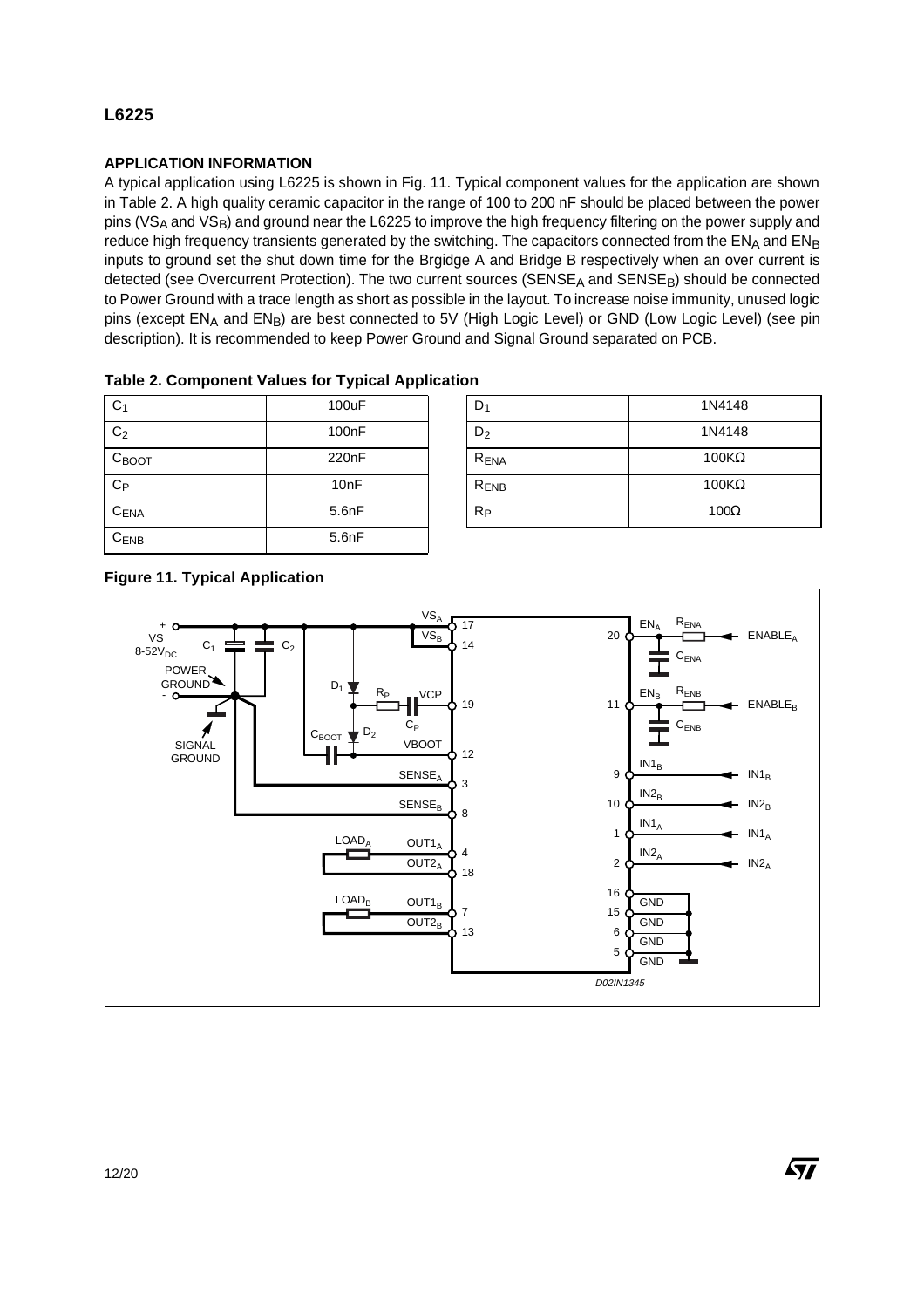#### **PARALLELED OPERATION**

The outputs of the L6225 can be paralleled to increase the output current capability or reduce the power dissipation in the device at a given current level. It must be noted, however, that the internal wire bond connections from the die to the power or sense pins of the package must carry current in both of the associated half bridges. When the two halves of one full bridge (for example  $OUT1_A$  and  $OUT2_A)$  are connected in parallel, the peak current rating is not increased since the total current must still flow through one bond wire on the power supply or sense pin. In addition, the over current detection senses the sum of the current in the upper devices of each bridge (A or B) so connecting the two halves of one bridge in parallel does not increase the over current detection threshold.

For most applications the recommended configuration is Half Bridge 1 of Bridge A paralleled with the Half Bridge 1 of the Bridge B, and the same for the Half Bridges 2 as shown in Figure 12. The current in the two devices connected in parallel will share very well since the R<sub>DS(ON)</sub> of the devices on the same die is well matched.

In this configuration the resulting Bridge has the following characteristics.

- Equivalent Device: FULL BRIDGE
- R<sub>DS(ON)</sub> 0.37Ω Typ. Value @ T<sub>J</sub> = 25°C
- 2.8A max RMS Load Current
- 5.6A OCD Threshold





To operate the device in parallel and maintain a lower over current threshold, Half Bridge 1 and the Half Bridge 2 of the Bridge A can be connected in parallel and the same done for the Bridge B as shown in Figure 13. In this configuration, the peak current for each half bridge is still limited by the bond wires for the supply and sense pins so the dissipation in the device will be reduced, but the peak current rating is not increased. This configuration, the resulting bridge has the following characteristics.

- Equivalent Device: FULL BRIDGE
- $-R_{DS(ON)}$  0.37Ω Typ. Value @ T<sub>J</sub> = 25°C
- 1.4A max RMS Load Current
- 2.8A OCD Threshold

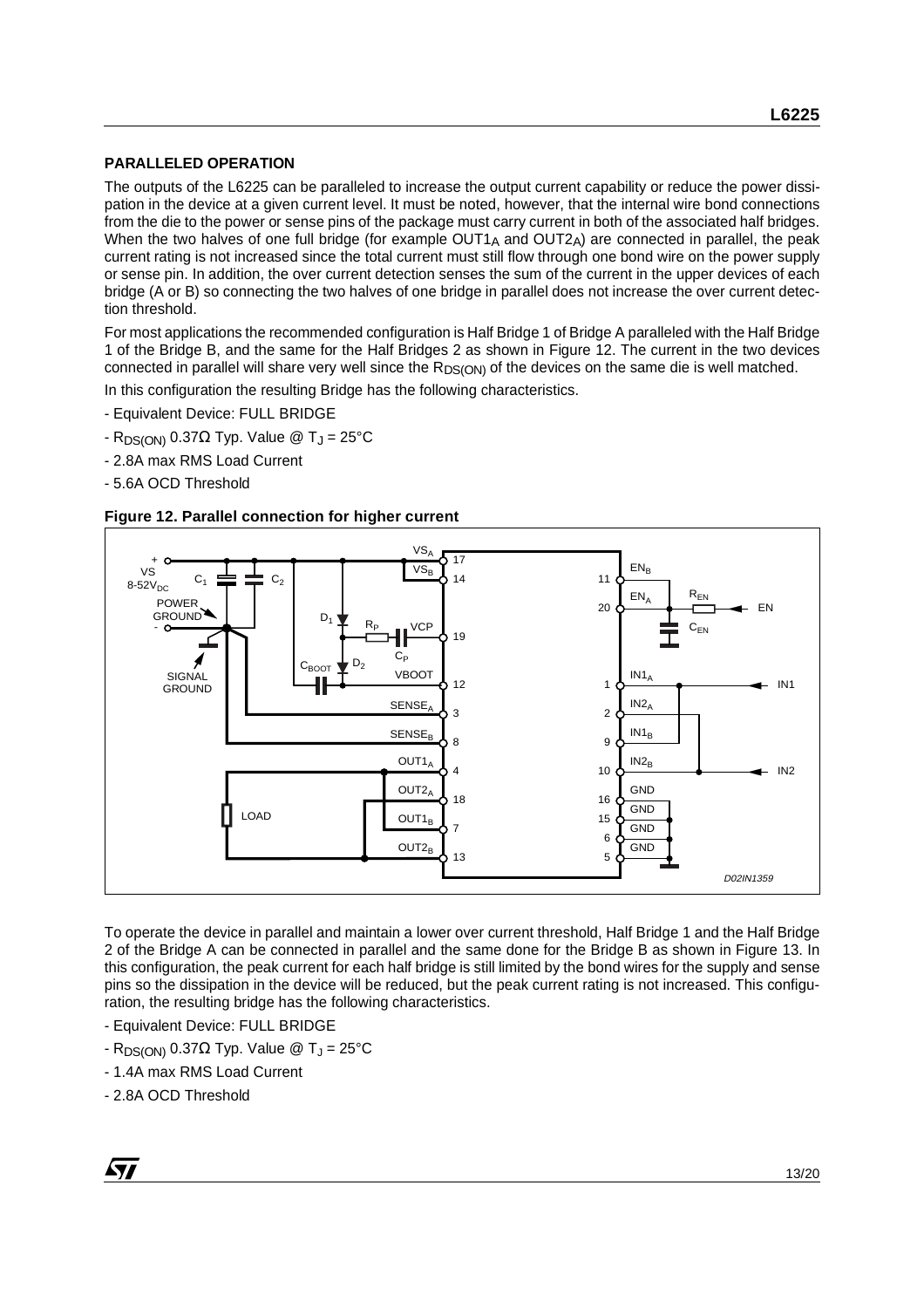

**Figure 13. Parallel connection with lower Overcurrent Threshold**

It is also possible to parallel the four Half Bridges to obtain a simple Half Bridge as shown in Fig. 14 The resulting half bridge has the following characteristics.

- Equivalent Device: HALF BRIDGE
- R<sub>DS(ON)</sub> 0.18Ω Typ. Value @ T<sub>J</sub> = 25°C
- 2.8A max RMS Load Current
- 5.6A OCD Threshold

**Figure 14. Paralleling the four Half Bridges**



 $\sqrt{2}$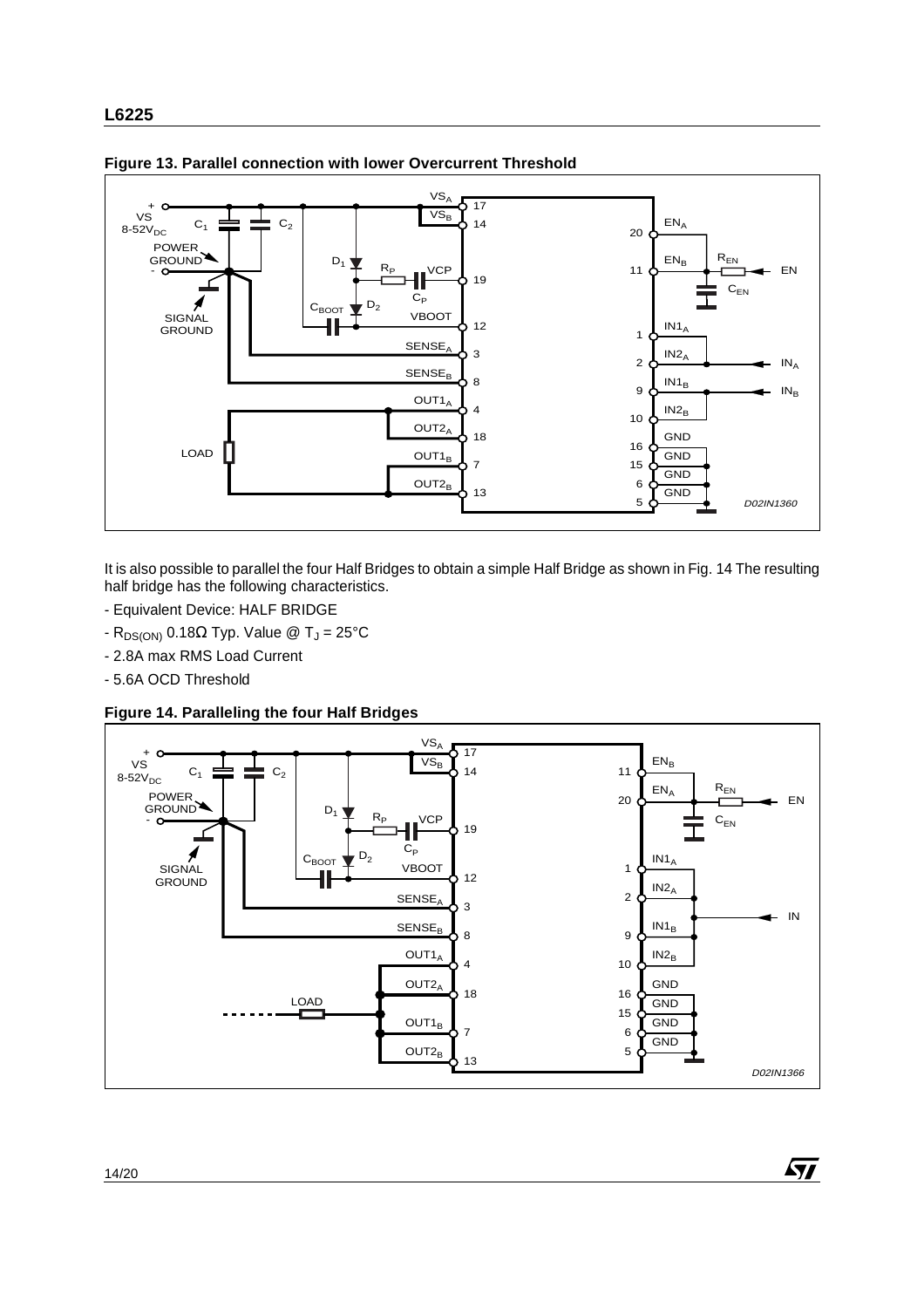#### **OUTPUT CURRENT CAPABILITY AND IC POWER DISSIPATION**

In Fig. 15 and Fig. 16 are shown the approximate relation between the output current and the IC power dissipation using PWM current control driving two loads, for two different driving types:

– One Full Bridge ON at a time (Fig. 15) in which only one load at a time is energized.

– Two Full Bridges ON at the same time (Fig. 16) in which two loads at the same time are energized. For a given output current and driving type the power dissipated by the IC can be easily evaluated, in order to establish which package should be used and how large must be the on-board copper dissipating area to guarantee a safe operating junction temperature (125°C maximum).





#### **Figure 16. IC Power Dissipation versus Output Current with Two Full Bridges ON at the same time.**



#### **THERMAL MANAGEMENT**

In most applications the power dissipation in the IC is the main factor that sets the maximum current that can be deliver by the device in a safe operating condition. Therefore, it has to be taken into account very carefully. Besides the available space on the PCB, the right package should be chosen considering the power dissipation. Heat sinking can be achieved using copper on the PCB with proper area and thickness. Figures 18, 19 and 20 show the Junction-to-Ambient Thermal Resistance values for the PowerSO20, PowerDIP20 and SO20 packages.

For instance, using a PowerSO package with copper slug soldered on a 1.5 mm copper thickness FR4 board with 6cm<sup>2</sup> dissipating footprint (copper thickness of 35µm), the R<sub>th i-amb</sub> is about 35°C/W. Fig. 17 shows mounting methods for this package. Using a multi-layer board with vias to a ground plane, thermal impedance can be reduced down to 15°C/W.

*ky*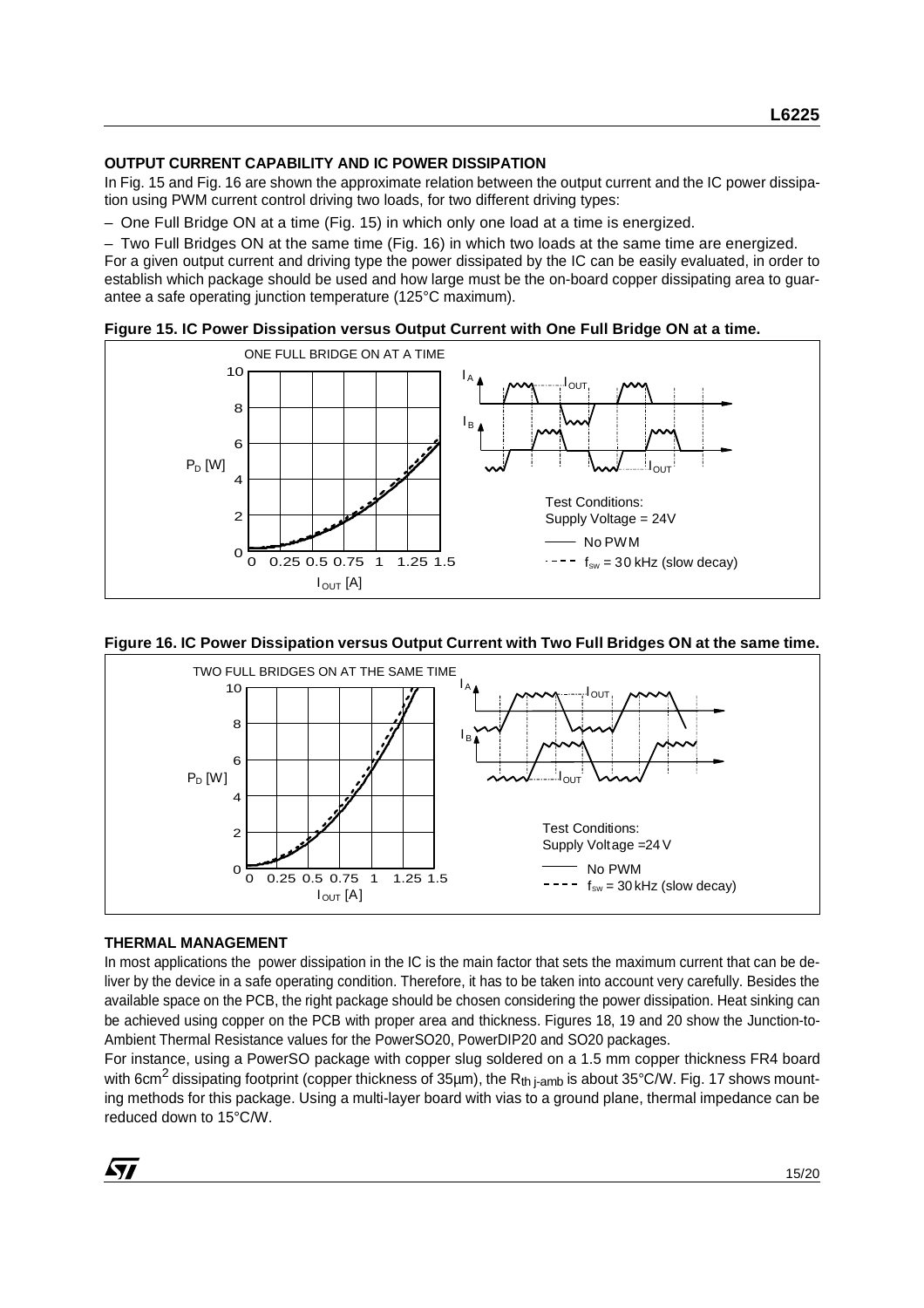#### **Figure 17. Mounting the PowerSO package.**















 $\sqrt{2}$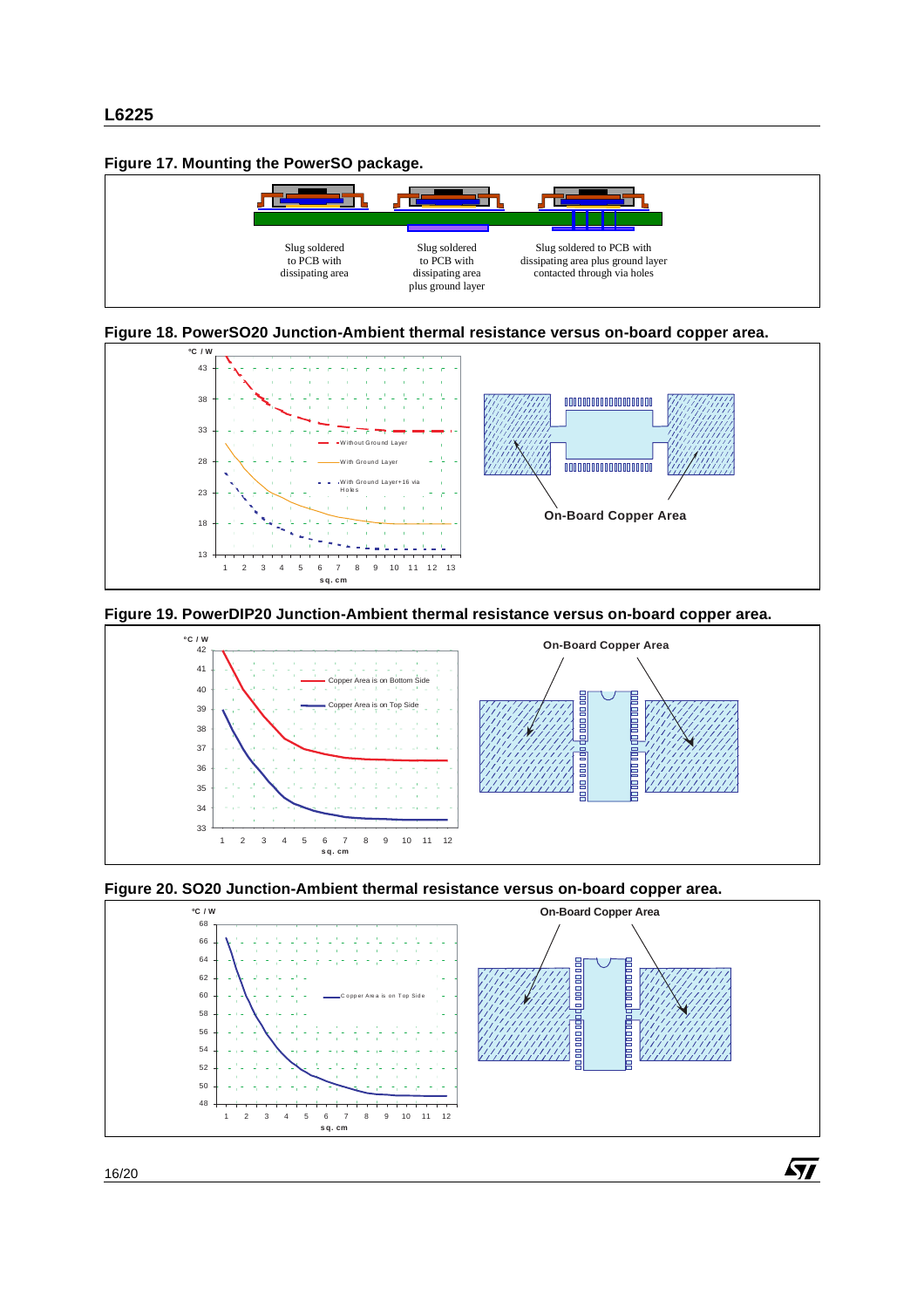| DIM.           | mm                  |       | inch |       |       |       |
|----------------|---------------------|-------|------|-------|-------|-------|
|                | MIN.                | TYP.  | MAX. | MIN.  | TYP.  | MAX.  |
| A              |                     |       | 3.6  |       |       | 0.142 |
| a <sub>1</sub> | 0.1                 |       | 0.3  | 0.004 |       | 0.012 |
| a2             |                     |       | 3.3  |       |       | 0.130 |
| a3             | 0                   |       | 0.1  | 0.000 |       | 0.004 |
| $\mathsf{b}$   | 0.4                 |       | 0.53 | 0.016 |       | 0.021 |
| C              | 0.23                |       | 0.32 | 0.009 |       | 0.013 |
| D(1)           | 15.8                |       | 16   | 0.622 |       | 0.630 |
| D <sub>1</sub> | 9.4                 |       | 9.8  | 0.370 |       | 0.386 |
| E              | 13.9                |       | 14.5 | 0.547 |       | 0.570 |
| $\mathsf{e}$   |                     | 1.27  |      |       | 0.050 |       |
| e3             |                     | 11.43 |      |       | 0.450 |       |
| E1(1)          | 10.9                |       | 11.1 | 0.429 |       | 0.437 |
| E2             |                     |       | 2.9  |       |       | 0.114 |
| E <sub>3</sub> | 5.8                 |       | 6.2  | 0.228 |       | 0.244 |
| G              | $\mathbf{O}$        |       | 0.1  | 0.000 |       | 0.004 |
| H              | 15.5                |       | 15.9 | 0.610 |       | 0.626 |
| h              |                     |       | 1.1  |       |       | 0.043 |
| L              | 0.8                 |       | 1.1  | 0.031 |       | 0.043 |
| N              | $8^\circ$<br>(typ.) |       |      |       |       |       |
| S              | $8^\circ$<br>(max.) |       |      |       |       |       |
| T              |                     | 10    |      |       | 0.394 |       |

# **OUTLINE AND MECHANICAL DATA**



(1) "D and E1" do not include mold flash or protusions. - Mold flash or protusions shall not exceed 0.15mm (0.006") - Critical dimensions: "E", "G" and "a3".

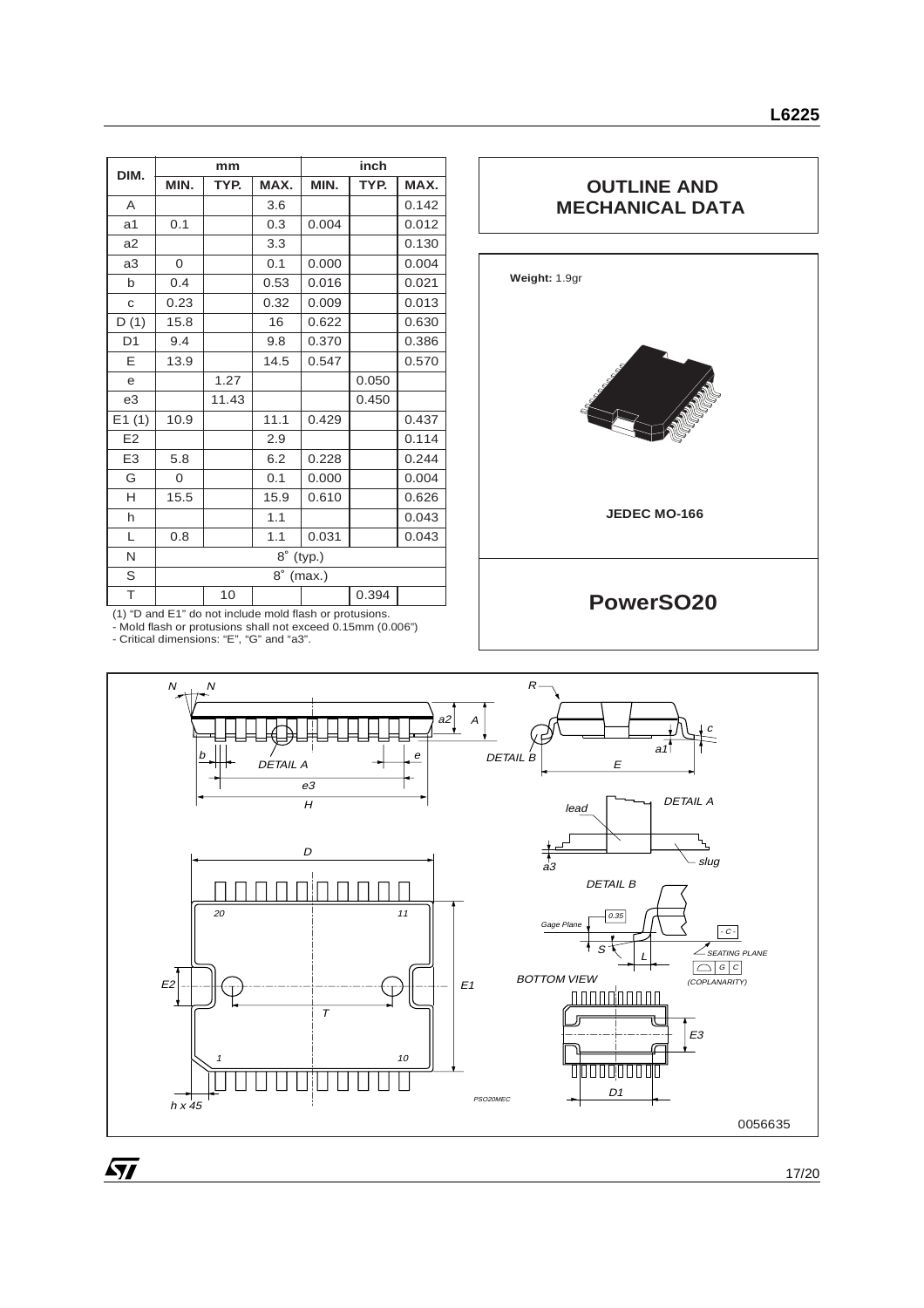| DIM.           | mm   |       | inch  |       |       |       |
|----------------|------|-------|-------|-------|-------|-------|
|                | MIN. | TYP.  | MAX.  | MIN.  | TYP.  | MAX.  |
| a <sub>1</sub> | 0.51 |       |       | 0.020 |       |       |
| B              | 0.85 |       | 1.40  | 0.033 |       | 0.055 |
| b              |      | 0.50  |       |       | 0.020 |       |
| b <sub>1</sub> | 0.38 |       | 0.50  | 0.015 |       | 0.020 |
| D              |      |       | 24.80 |       |       | 0.976 |
| Е              |      | 8.80  |       |       | 0.346 |       |
| e              |      | 2.54  |       |       | 0.100 |       |
| e3             |      | 22.86 |       |       | 0.900 |       |
| F              |      |       | 7.10  |       |       | 0.280 |
| $\overline{1}$ |      |       | 5.10  |       |       | 0.201 |
| L              |      | 3.30  |       |       | 0.130 |       |
| Z              |      |       | 1.27  |       |       | 0.050 |

# **OUTLINE AND MECHANICAL DATA**WWW **Powerdip 20**

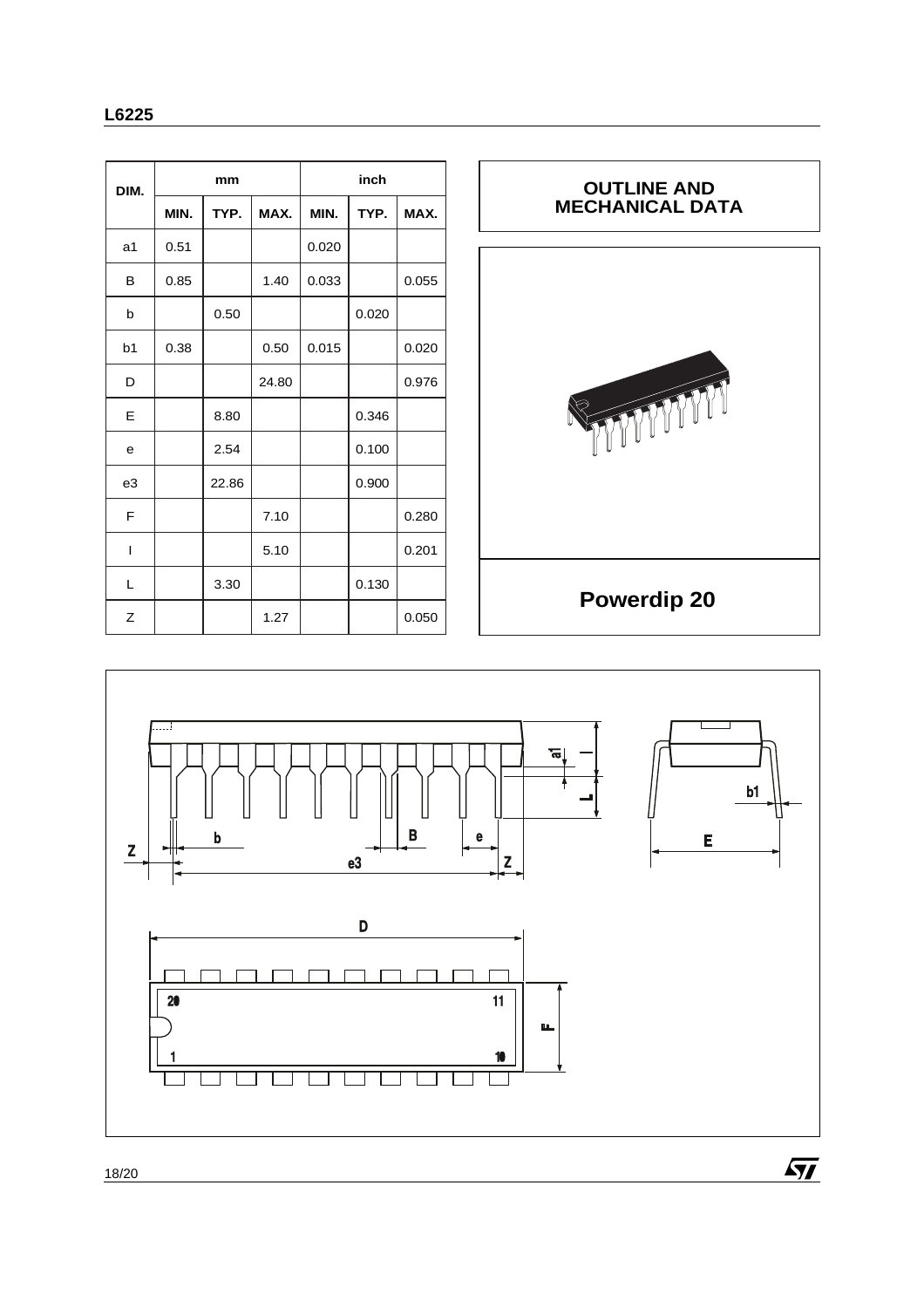| DIM.           | mm                                    |      |       | inch  |       |       |
|----------------|---------------------------------------|------|-------|-------|-------|-------|
|                | MIN.                                  | TYP. | MAX.  | MIN.  | TYP.  | MAX.  |
| A              | 2.35                                  |      | 2.65  | 0.093 |       | 0.104 |
| A <sub>1</sub> | 0.1                                   |      | 0.3   | 0.004 |       | 0.012 |
| в              | 0.33                                  |      | 0.51  | 0.013 |       | 0.020 |
| C              | 0.23                                  |      | 0.32  | 0.009 |       | 0.013 |
| D              | 12.6                                  |      | 13    | 0.496 |       | 0.512 |
| E              | 7.4                                   |      | 7.6   | 0.291 |       | 0.299 |
| е              |                                       | 1.27 |       |       | 0.050 |       |
| н              | 10                                    |      | 10.65 | 0.394 |       | 0.419 |
| h              | 0.25                                  |      | 0.75  | 0.010 |       | 0.030 |
| L              | 0.4                                   |      | 1.27  | 0.016 |       | 0.050 |
| K              | $0^{\circ}$ (min.) $8^{\circ}$ (max.) |      |       |       |       |       |